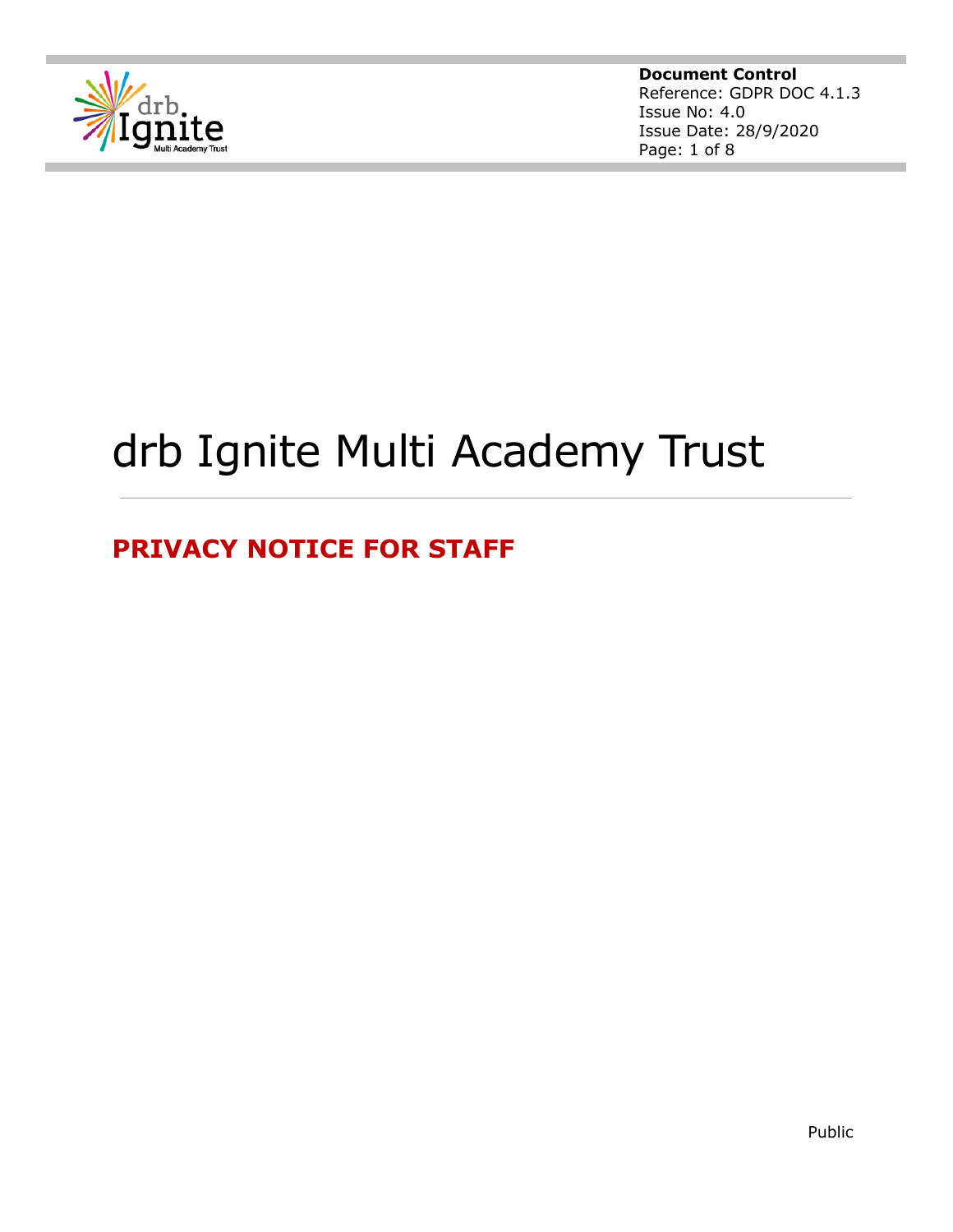

### **Introduction**

Under data protection law, individuals have a right to be informed about how the Trust uses any personal data that it holds about them. The Trust complies with this right by providing *privacy notices*, sometimes called *fair processing notices* to individuals where the Trust is processing their personal data.

This Privacy Notice explains how the Trust collects, stores and uses personal data about individuals it employs, or otherwise engages, to work at Trust schools.

drb Ignite Multi Academy Trust is the *data controller* for the purposes of data protection law.

The Trust's data protection officer is Alvin Walters.

## **The personal data the Trust holds**

The Trust processes data relating to those it employs to work at Trust schools. Personal data that the Trust may collect, use, store and share (when appropriate) about individuals includes, but is not restricted to:

- Contact details
- Date of birth, marital status and gender
- Next of kin and emergency contact numbers
- Salary, annual leave, pension and benefits information
- Bank account details, payroll records, National Insurance number and tax status information
- Recruitment information, including copies of right to work documentation, references and other information included in a CV or cover letter or as part of the application process
- Qualifications and employment records, including work history, job titles, working hours, training records and professional memberships
- Performance information
- Outcomes of any disciplinary and/or grievance procedures
- Absence data
- Copy of driving licence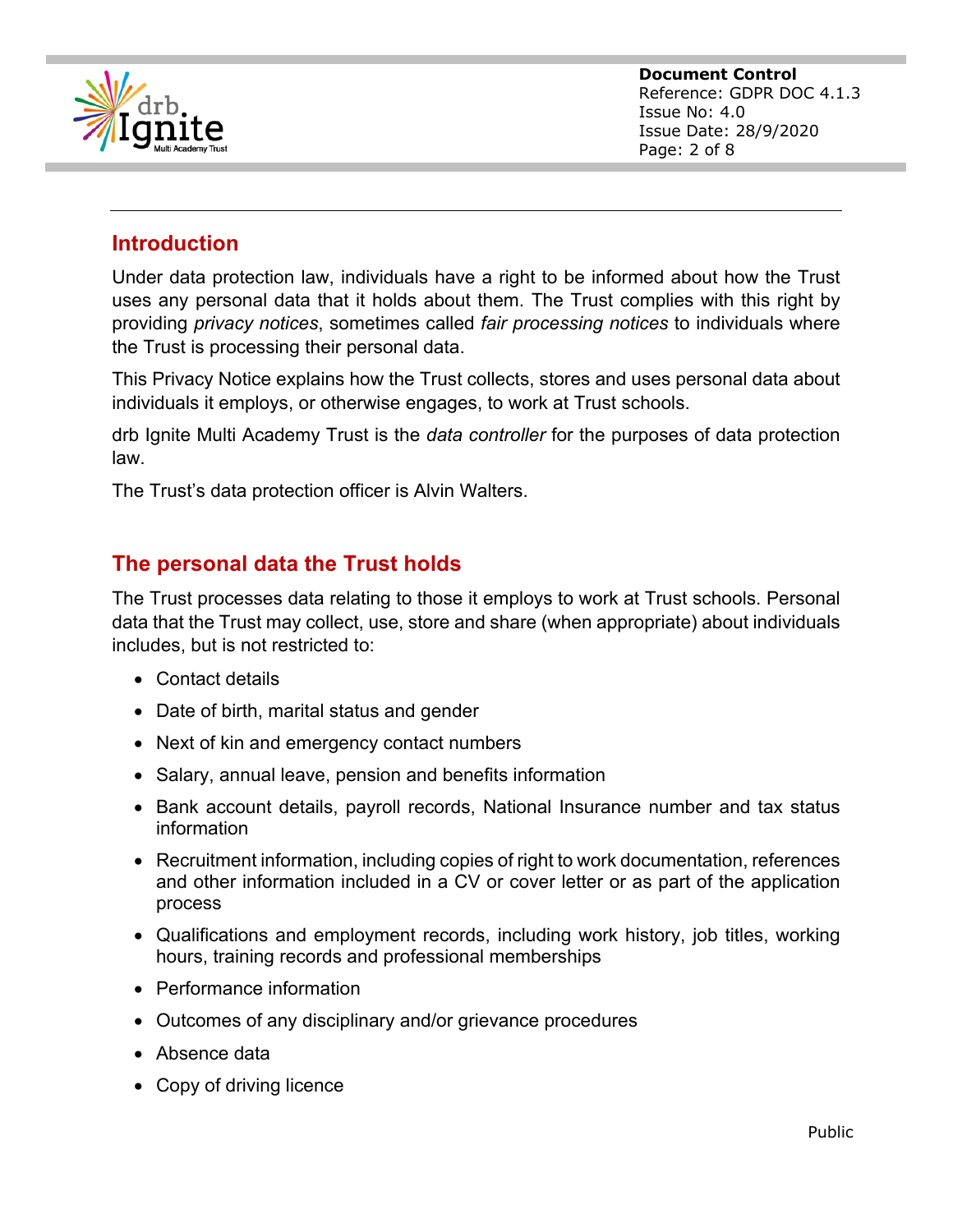

- Photographs
- CCTV footage
- Data about an individual's use of the school's information and communications system

The Trust may also collect, store and use information about individuals that falls into *special categories* of more sensitive personal data. This includes information about (where applicable):

- Race, ethnicity, religious beliefs, sexual orientation and political opinions
- Trade union and teacher professional association membership
- Health, including any medical conditions, and sickness records

## **Why the Trust uses this data**

The purpose of processing this data is to help the Trust run its schools, including to:

- enable staff to be paid
- facilitate safe recruitment, as part of the Trust's safeguarding obligations towards pupils
- support effective performance management
- inform recruitment and retention policies
- allow better financial modelling and planning
- enable ethnicity and disability monitoring
- improve the management of workforce data across the sector
- support the work of the School Teachers' Review Body

## **The Trust's lawful basis for using this data**

The Trust only collects and uses personal information when the law allows it to. Most commonly, the Trust uses it where it needs to:

- fulfil a contract it has entered into with an individual
- comply with a legal obligation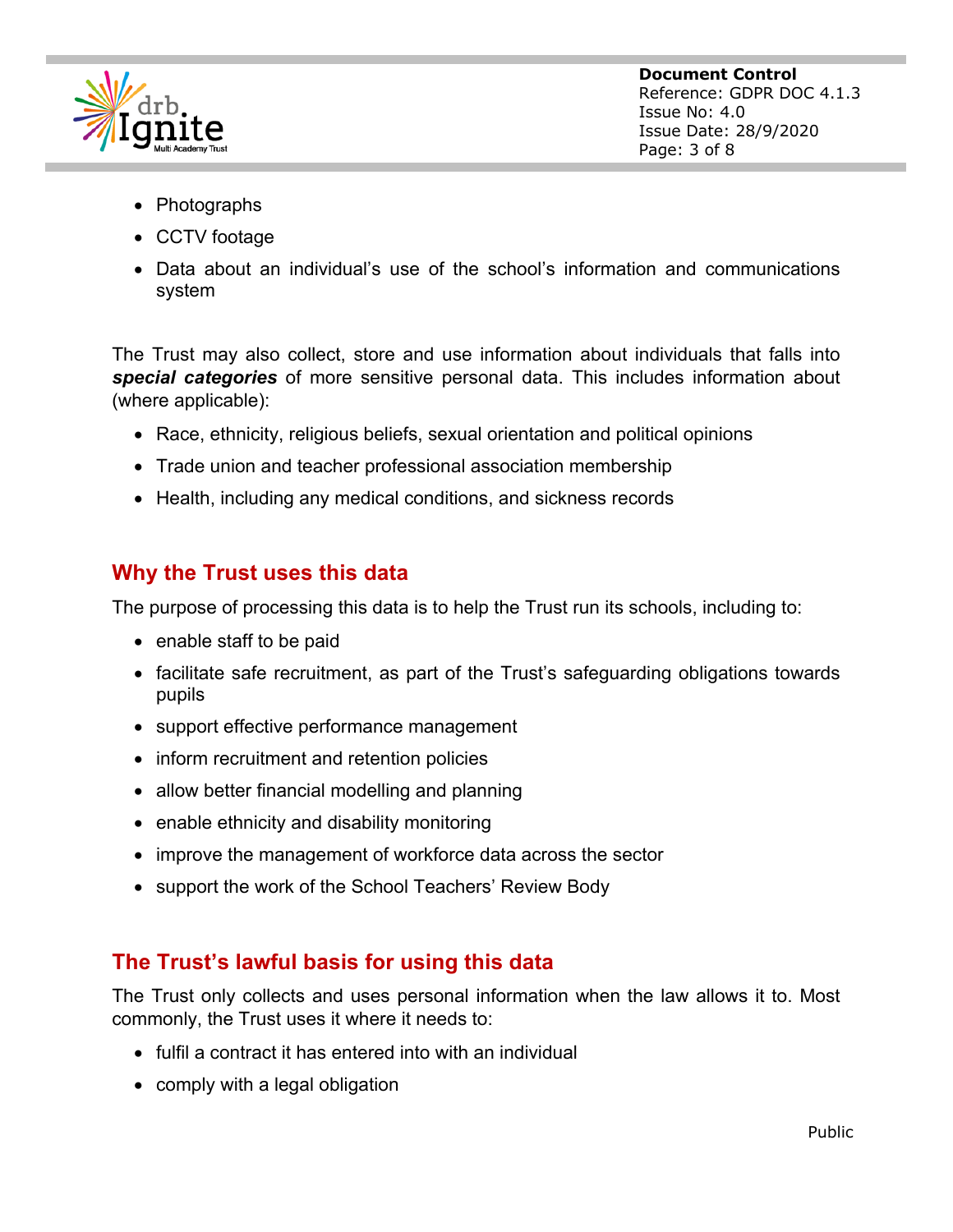

• carry out a task in the public interest

#### **Lawful Basis in the event of a Pandemic (i.e., Covid-19)**

Your contact details would be shared with Government or health agencies such as NHS Test and Trace in the **interest of Public Health**. On this basis it would not be necessary to seek the consent of the individuals to then process the data and share it for the purposes of Test and Trace should this become necessary.

Less commonly, the Trust may also use personal information where:

- an individual has given consent to use it in a certain way
- the Trust needs to protect an individual's vital interests (or someone else's interests)
- the Trust has legitimate interests in processing the data

Where individuals have provided the Trust with consent to use data, they may withdraw this consent at any time. The Trust will make this clear when requesting consent and explain how to go about withdrawing consent if individuals wish to do so.

Some of the reasons listed above for collecting and using personal information overlap, and there may be several grounds which justify the Trust's use of data.

#### **Collecting this information**

While the majority of information the Trust collects from individuals is mandatory, there is some information that individuals can choose whether or not to provide.

Whenever the Trust seeks to collect information, it makes it clear whether individuals must provide this information and if so, what the possible consequences are of not complying or whether individuals have a choice.

#### **How the Trust stores this data**

The Trust keeps personal information in full compliance with GDPR requirements.

#### **Data sharing**

The Trust does not share information about individuals with any third party without consent unless the law and its policies allow it to do so.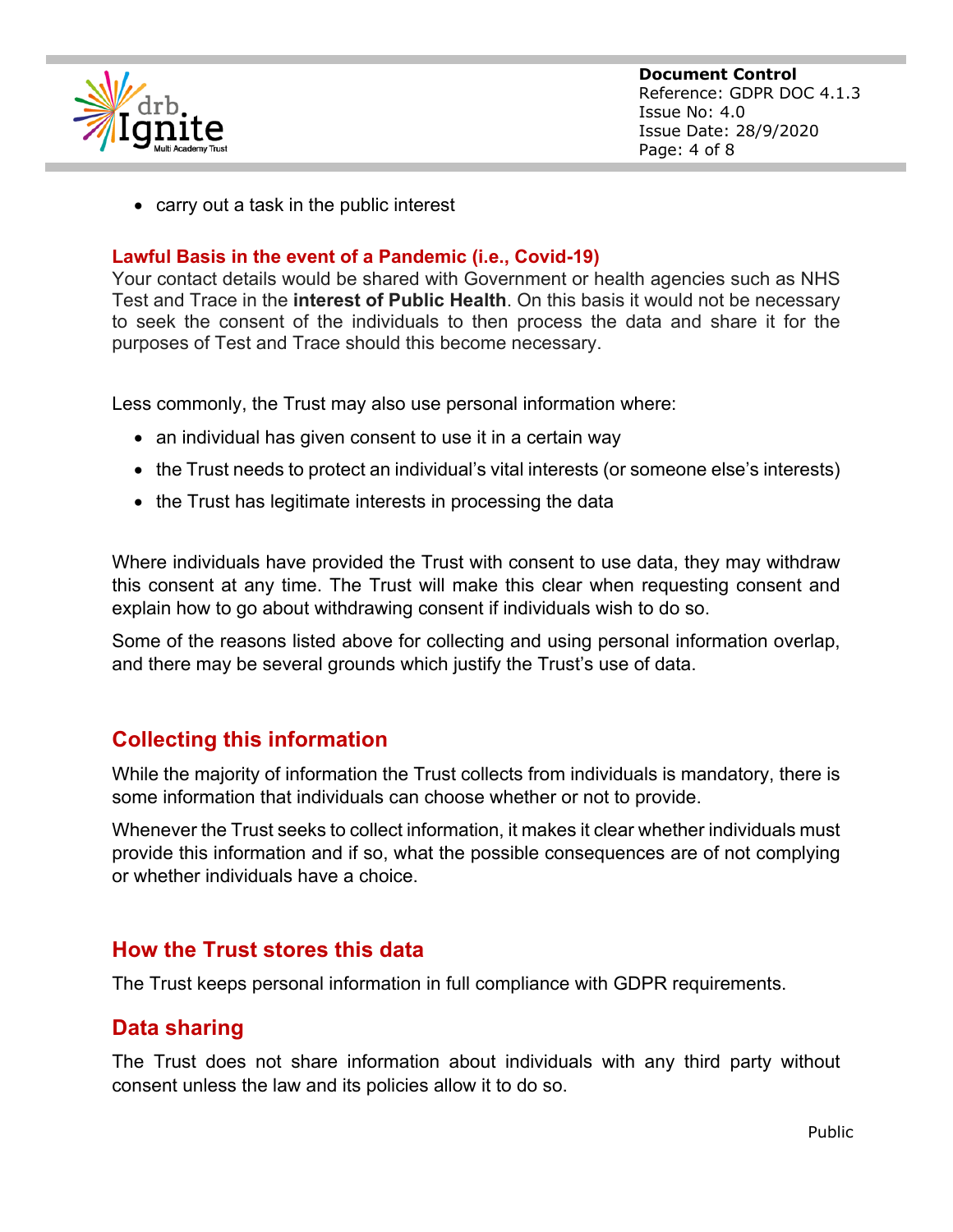

Where it is legally required, or necessary and it complies with data protection law, the Trust may share personal information about individuals with:

- the local authority to meet the Trust's legal obligations to share certain information such as safeguarding concerns
- the Department for Education (DfE) and Education and Skills Funding Agency (ESFA)
- an individual's family or representatives
- education and testing agencies
- Ofsted
- suppliers and service providers to enable them to provide the service the Trust has contracted them for, such as payroll
- financial organisations
- central and local government
- the Trust's auditors
- survey and research organisations
- trade unions and teacher professional associations
- health authorities
- security organisations
- health and social welfare organisations
- professional advisers and consultants
- charities and voluntary organisations
- police forces, courts, tribunals
- professional bodies
- employment and recruitment agencies
- NHS Test & trace or other such Government agencies

## **Transferring data internationally**

Where the Trust transfers personal data to a country or territory outside the European Economic Area, it will do so in accordance with data protection law.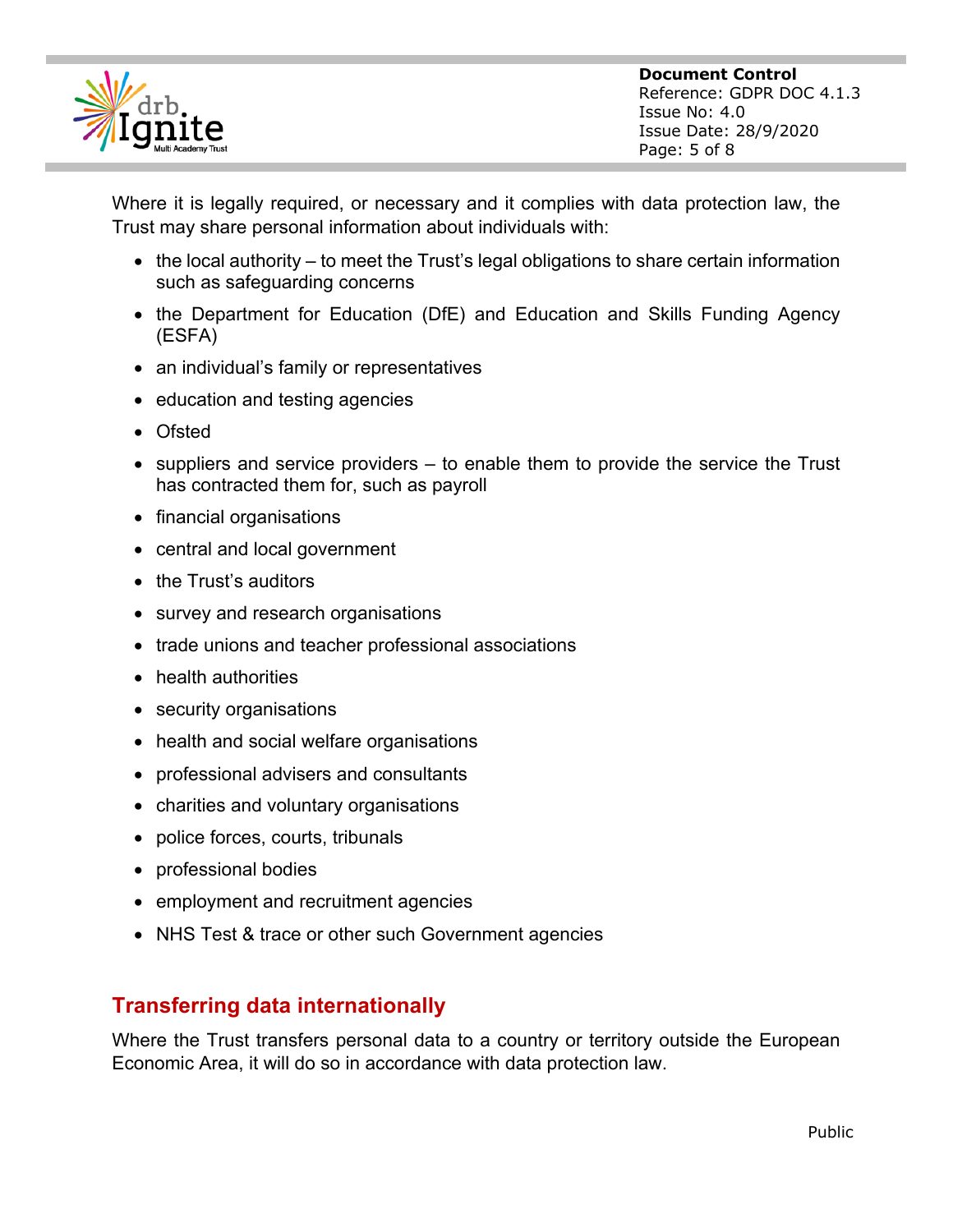

## **Individual rights**

#### **How to access personal information the Trust holds about an individual**

Individuals have a right to make a **subject access request** to gain access to personal information that the Trust holds about them.

If an individual makes a subject access request, and the Trust does hold information about them, it will:

- provide a description of it
- tell the individual why it is holding and processing the data including how long it will be kept for
- explain where the Trust got the information from, if not from the individual
- tell the individual who it has been, or will be, shared with
- let the individual know whether any automated decision-making is being applied to the data and any consequences of this
- give the individual a copy of the information in an intelligible form

Individuals may also have the right for their personal information to be transmitted electronically to another organisation in certain circumstances.

If an individual would like to make a request, the Trust's data protection officer should be contacted.

## **Rights regarding data**

Under data protection law, individuals have certain rights regarding how their personal data is used and kept safe. Individuals have the right to:

- object to the use of personal data if it would cause, or is causing, damage or distress
- prevent personal data being used for direct marketing
- object to the use of personal data for decisions being taken by automated means i.e. by a computer or machine, rather than by a person
- in certain circumstances, have inaccurate personal data corrected, deleted or destroyed, or restrict processing
- claim compensation for damages caused by a breach of the data protection regulations

To exercise any of these rights, the Trust's data protection officer should be contacted.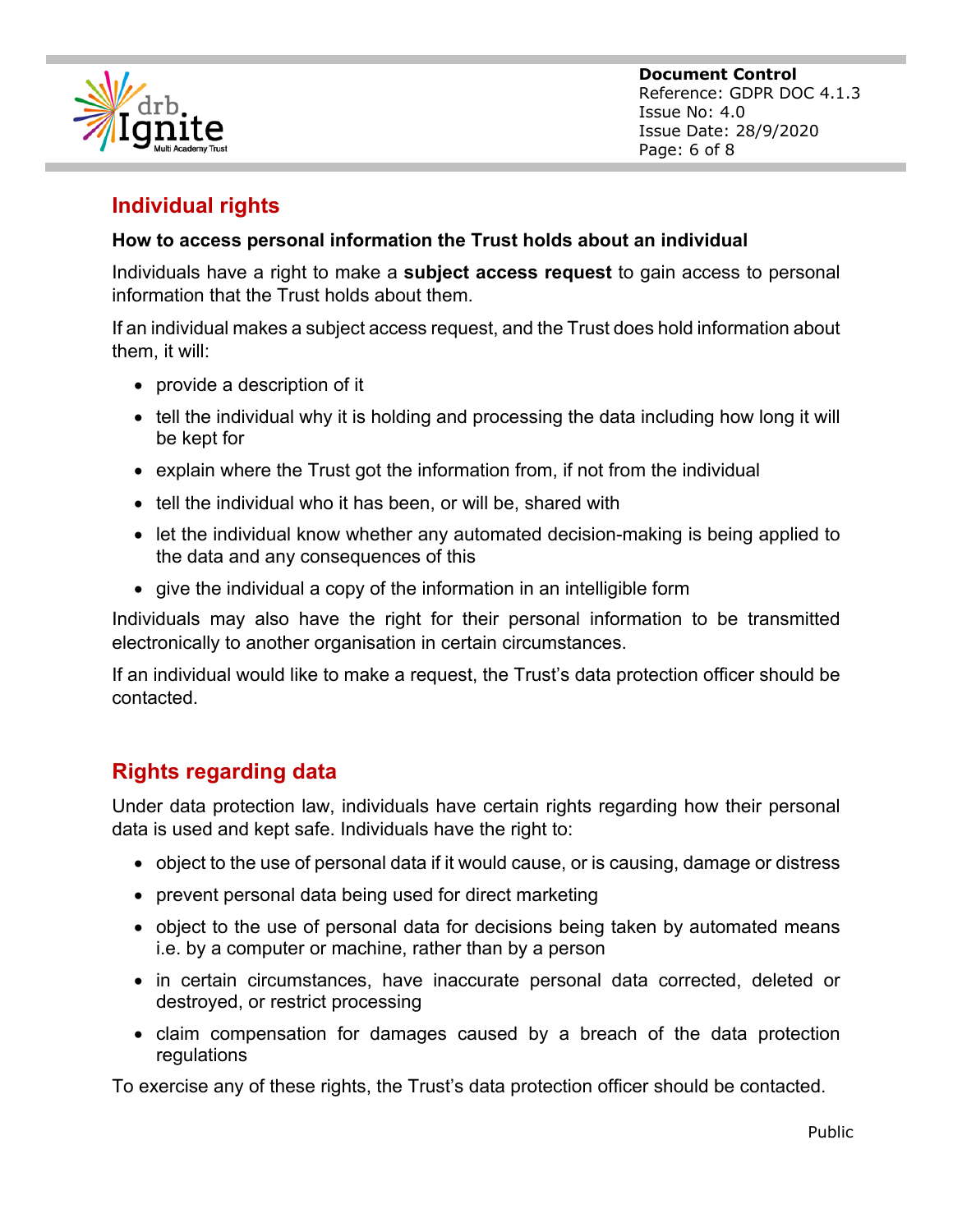

## **Complaints**

The Trust takes any complaints about data collection and use of personal information very seriously.

If an individual believes that the Trust's collection or use of personal information is unfair, misleading or inappropriate, or has any other concern about the Trust's data processing, this should be raised with the Trust's DPO in the first instance.

To make a complaint, the Trust's data protection officer can be contacted at:

- Alvin Walters (dpo@drbignitemat.org)
- Address: 3 Brindleyplace, Birmingham B1 2JB

Alternatively, an individual can make a complaint to the Information Commissioner's Office:

- Report a concern online at https://ico.org.uk/concerns/
- Call 0303 123 1113
- Or write to: Information Commissioner's Office, Wycliffe House, Water Lane, Wilmslow, Cheshire, SK9 5AF

## **Document Control**

The Trust's Data Protection Officer is the owner of this document and is responsible for ensuring that this procedure is reviewed in line with the review requirements of the GDPR.

A current version of this document is available to all/specified members of staff on the Trust website and is published on  $18<sup>th</sup>$  August 2020.

This procedure was approved by the Chief Executive Officer (CEO) issued on a version-controlled basis under his signature.

| Name                  | Signature | Date    |
|-----------------------|-----------|---------|
| <b>Robert Bowater</b> |           | 18/8/20 |